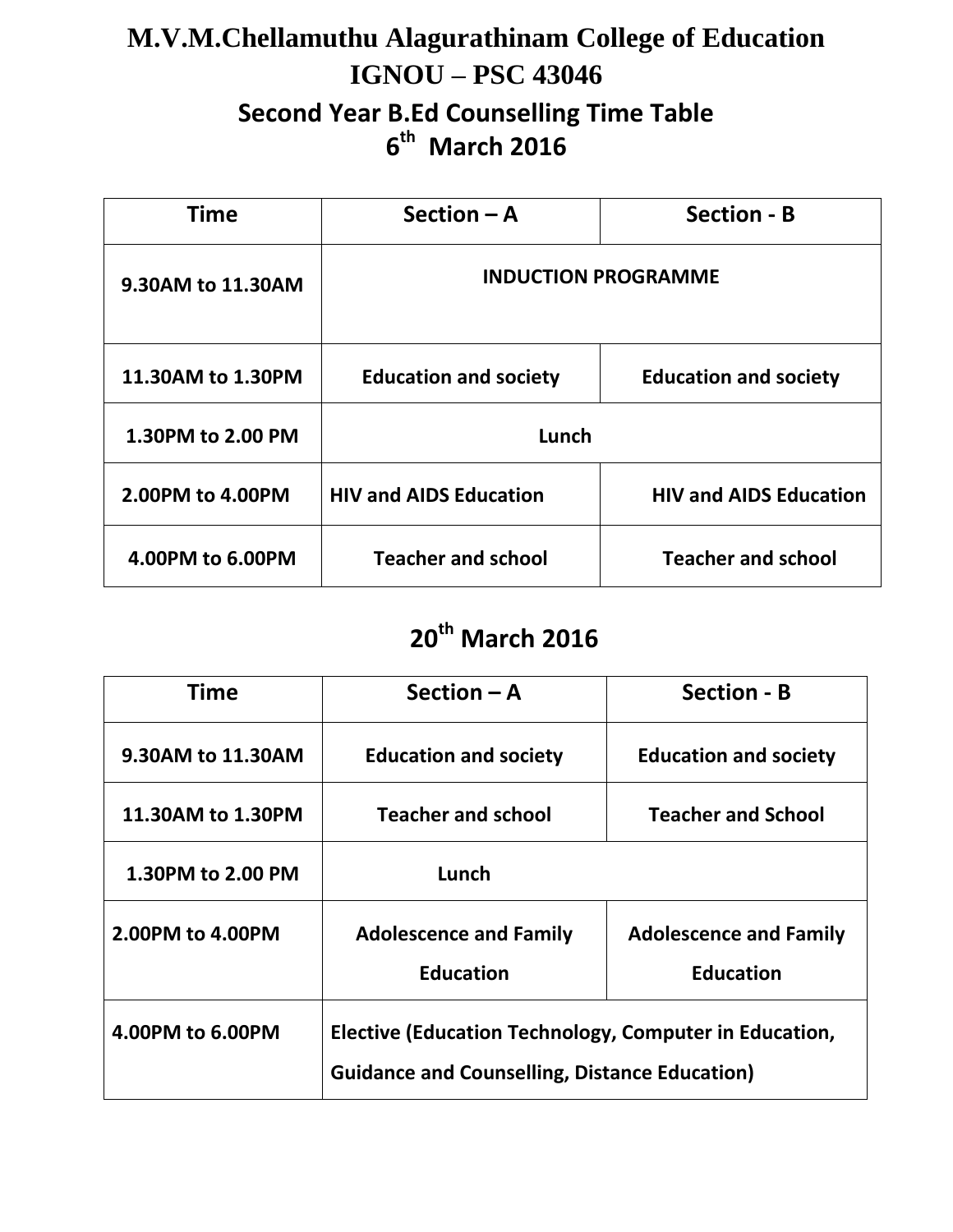#### **10 th April 2016**

| <b>Time</b>       | $Section - A$                                                                                                  | <b>Section - B</b>            |
|-------------------|----------------------------------------------------------------------------------------------------------------|-------------------------------|
| 9.30AM to 11.30AM | <b>Education and society</b>                                                                                   | <b>Education and society</b>  |
| 11.30AM to 1.30PM | <b>Teacher and school</b>                                                                                      | <b>Teacher and School</b>     |
| 1.30PM to 2.00 PM | Lunch                                                                                                          |                               |
| 2.00PM to 4.00PM  | <b>HIV and AIDS Education</b>                                                                                  | <b>HIV and AIDS Education</b> |
| 4.00PM to 6.00PM  | Elective (Education Technology, Computer in Education,<br><b>Guidance and Counselling, Distance Education)</b> |                               |

# **24th April 2016**

| <b>Time</b>       | Section $-$ A                                                                                                  | <b>Section - B</b>                                |
|-------------------|----------------------------------------------------------------------------------------------------------------|---------------------------------------------------|
| 9.30AM to 11.30AM | <b>Education and society</b>                                                                                   | <b>Education and society</b>                      |
| 11.30AM to 1.30PM | <b>HIV and AIDS Education</b>                                                                                  | <b>HIV and AIDS Education</b>                     |
| 1.30PM to 2.00 PM | Lunch                                                                                                          |                                                   |
| 2.00PM to 4.00PM  | <b>Adolescence and Family</b><br><b>Education</b>                                                              | <b>Adolescence and Family</b><br><b>Education</b> |
| 4.00PM to 6.00PM  | Elective (Education Technology, Computer in Education,<br><b>Guidance and Counselling, Distance Education)</b> |                                                   |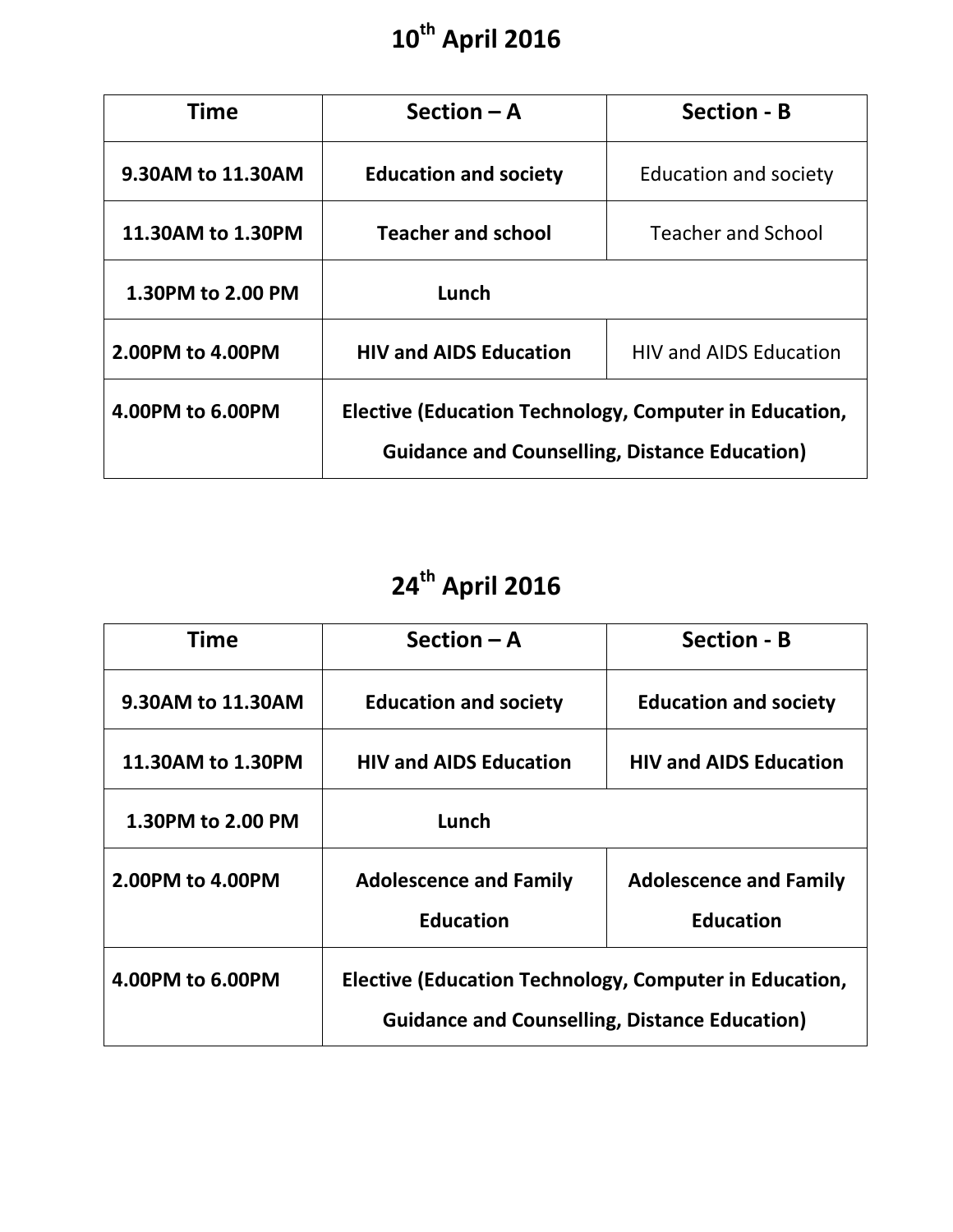#### **19th June 2016**

| Time              | <b>Section - A</b>                                                                                             | <b>Section - B</b>                                |
|-------------------|----------------------------------------------------------------------------------------------------------------|---------------------------------------------------|
| 9.30AM to 11.30AM | <b>Teacher and school</b>                                                                                      | <b>Teacher and school</b>                         |
| 11.30AM to 1.30PM | <b>Education and society</b>                                                                                   | <b>Education and society</b>                      |
| 1.30PM to 2.00 PM | Lunch                                                                                                          |                                                   |
| 2.00PM to 4.00PM  | <b>Adolescence and Family</b><br><b>Education</b>                                                              | <b>Adolescence and Family</b><br><b>Education</b> |
| 4.00PM to 6.00PM  | Elective (Education Technology, Computer in Education,<br><b>Guidance and Counselling, Distance Education)</b> |                                                   |

# **17th July 2016**

| <b>Time</b>       | Section $-$ A                                                                                                  | <b>Section - B</b>            |
|-------------------|----------------------------------------------------------------------------------------------------------------|-------------------------------|
| 9.30AM to 11.30AM | <b>HIV and AIDS Education</b>                                                                                  | <b>HIV and AIDS Education</b> |
| 11.30AM to 1.30PM | <b>Teacher and school</b>                                                                                      | Teacher and school            |
| 1.30PM to 2.00 PM | Lunch                                                                                                          |                               |
| 2.00PM to 4.00PM  | <b>Adolescence and Family</b>                                                                                  | Adolescence and Family        |
|                   | <b>Education</b>                                                                                               | Education                     |
| 4.00PM to 6.00PM  | Elective (Education Technology, Computer in Education,<br><b>Guidance and Counselling, Distance Education)</b> |                               |